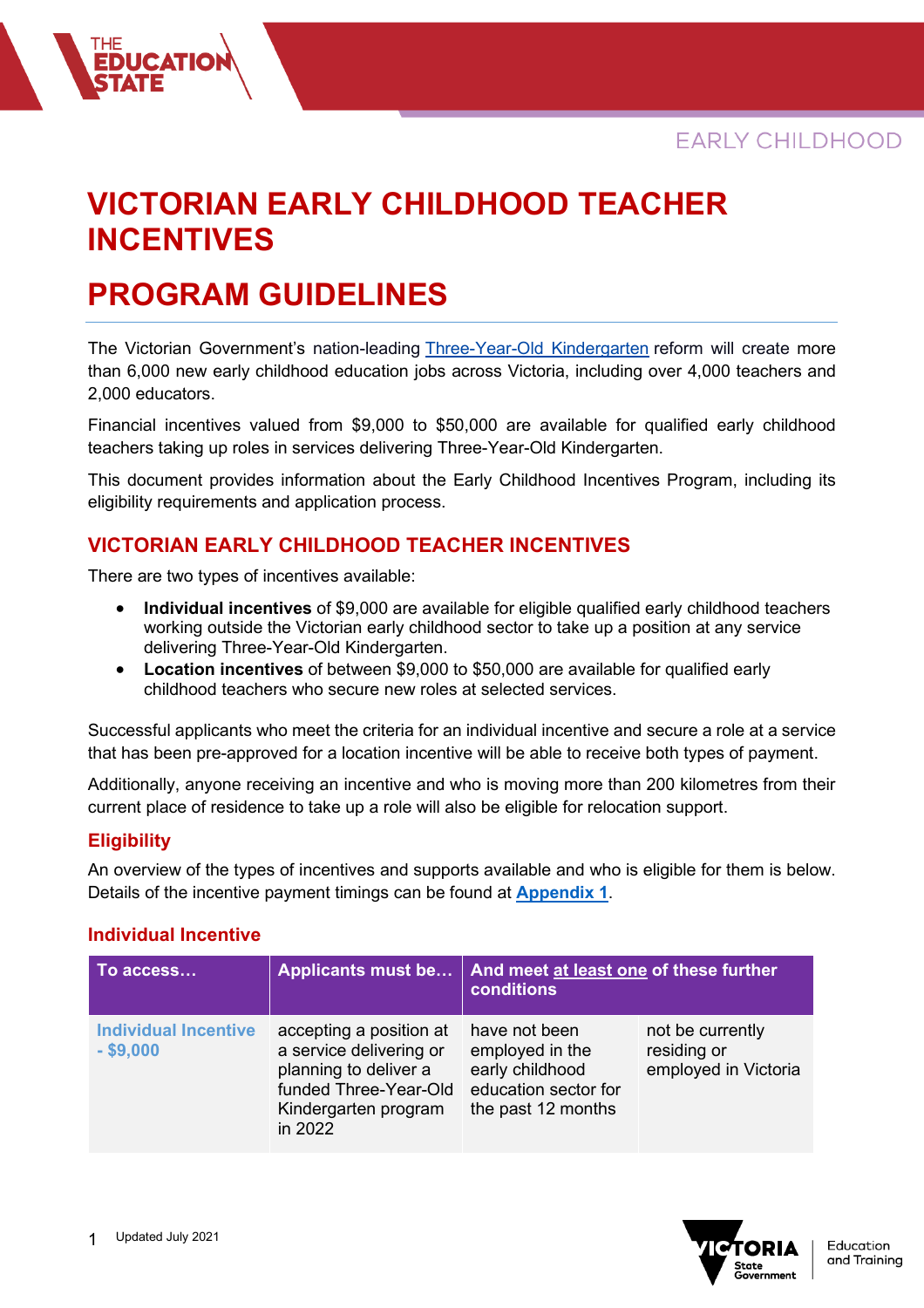#### **Location Incentive**

**DUCATIO** 

| To access                                             | <b>Applicants must be</b>                                                                                                                                                                                                                                    | And meet at least one of these<br>further conditions                             |                                                                                    |
|-------------------------------------------------------|--------------------------------------------------------------------------------------------------------------------------------------------------------------------------------------------------------------------------------------------------------------|----------------------------------------------------------------------------------|------------------------------------------------------------------------------------|
| <b>Tier 1 Location</b><br><b>Incentive - \$9,000</b>  | accepting a position at a<br>service pre-approved for a<br><b>Tier 1 Location Incentive</b>                                                                                                                                                                  | Not applicable                                                                   |                                                                                    |
| <b>Tier 2 Location</b><br><b>Incentive - \$21,000</b> | accepting a position at a<br>service located in an local<br>government area pre-<br>approved for a Tier 2 Location<br>Incentive (see Appendix 2)<br>that is delivering or planning<br>to deliver a funded Three-<br>Year-Old Kindergarten<br>program in 2022 | The position is<br>more than 60km<br>from their<br>current place of<br>residence | Be moving from<br>employment<br>outside the early<br>childhood<br>education sector |
| <b>Tier 3 Location</b><br><b>Incentive - \$50,000</b> | accepting a position at a<br>service pre-approved for a<br><b>Tier 3 Location Incentive</b>                                                                                                                                                                  |                                                                                  |                                                                                    |

#### **Relocation supplement**

| To access                                 | <b>Applicants must be</b>                                                                                                             | And be relocating                                          |  |
|-------------------------------------------|---------------------------------------------------------------------------------------------------------------------------------------|------------------------------------------------------------|--|
| <b>Relocation</b><br>supplement - \$2,000 | accepting a position at a<br>service delivering or planning<br>to deliver a funded Three-<br>Year-Old Kindergarten<br>program in 2022 | between 200-500km from their<br>current place of residence |  |
| <b>Relocation</b><br>supplement - \$4,000 |                                                                                                                                       | more than 500km from their current<br>place of residence   |  |
| <b>Relocation</b><br>supplement - \$6,000 |                                                                                                                                       | from New Zealand                                           |  |

All applicants must:

- apply for an incentive within 30 days of accepting a position
- be registered or provide evidence of eligibility to register as an early childhood teacher with the [Victorian Institute of Teaching](https://www.vit.vic.edu.au/register/how-to) (VIT)
- provide confirmation from their employer that they are filling a vacancy at a service that is delivering or planning to deliver a funded Three-Year-Old Kindergarten program
- not have previously received an Early Childhood Teacher Incentive (ECTI) or Teacher Financial Incentive (TFI)
- be contracted for a minimum of 12 months in an early childhood teaching role at the service
- be eligible to work in Australia for the full duration of their employment contract.

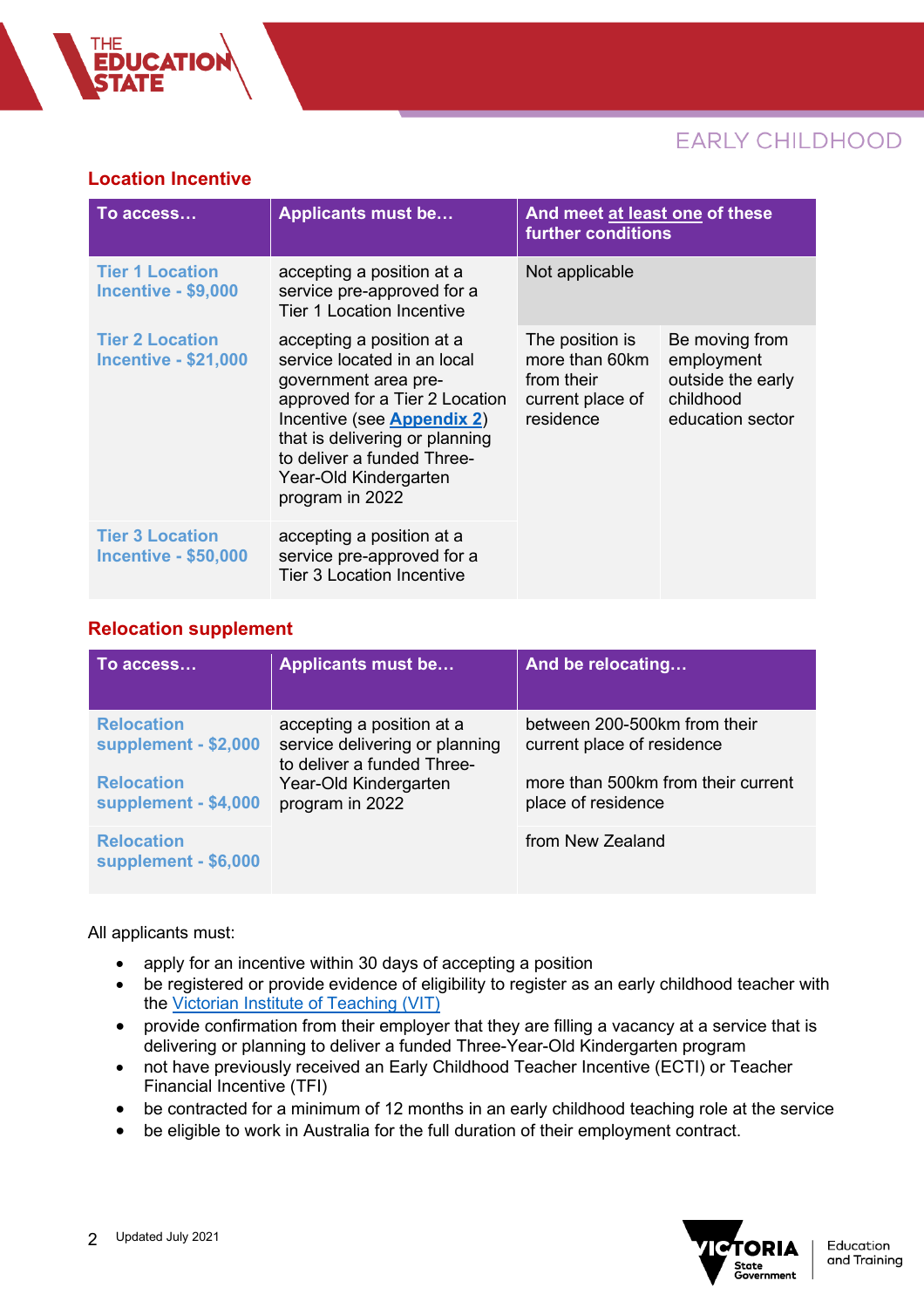#### **Prioritisation and clarifications**

Incentives are not limited to Victorian residents – any applicant who is able to meet the eligibility criteria is encouraged to apply.

Teachers who have received a scholarship through the Early Childhood Scholarship program are eligible to apply for an incentive payment.

Incentives are limited and may be subject to circumstances of the service and applicant. In the event of oversubscription for incentives, priority will be given to teachers taking on positions with higher working hours and for longer periods of employment. Permanent positions will be prioritised over fixed-term roles. Subject to demand, incentives for part-time positions may be applied on a pro-rata basis.

The Department reserves the right to consider exceptional circumstances on a case-by-case basis, including applications that may not meet all eligibility requirements.

#### **Further information and application process**

For information about the Victorian Early Childhood Teacher Incentives Program and to apply, please visit [www.education.vic.gov.au/ecscholarships.](http://www.education.vic.gov.au/ecscholarships) For further information, applicants can also email [EC.Financial.Support@education.vic.gov.au](mailto:EC.Financial.Support@education.vic.gov.au) or call 1300 161 396.

Applications will be assessed within 10 business days of submission. Further evidence or information may be requested to support an application, which may extend the assessment timeframe.

### **FURTHER CONSIDERATIONS FOR THE EARLY CHILDHOOD INCENTIVES PROGRAM**

#### **Tax implications**

The receipt of funding may have taxation implications and implications in respect of other Government benefit schemes. This includes, but is not limited to, those administered through Centrelink. Applicants are advised to seek their own independent taxation advice and liaise with relevant organisations to find out about these implications before applying for the Early Chilhood Incentives Program.

#### **Compassionate grounds**

Where unforeseen exceptional circumstances have prevented the recipient from completing their employment, the Department may have regard to such exceptional circumstances in determining whether to waive some or all of the recipient's repayment obligation. Compassionate or compelling circumstances will be assessed by the Department on a case-by-case basis and evidentiary documentation may be required to support a recipient's request for a waiver of the recipient's repayment obligation.

#### **UPDATE OF GUIDELINES**

These guidelines, including program eligibility criteria, will be reviewed and may change in future years.

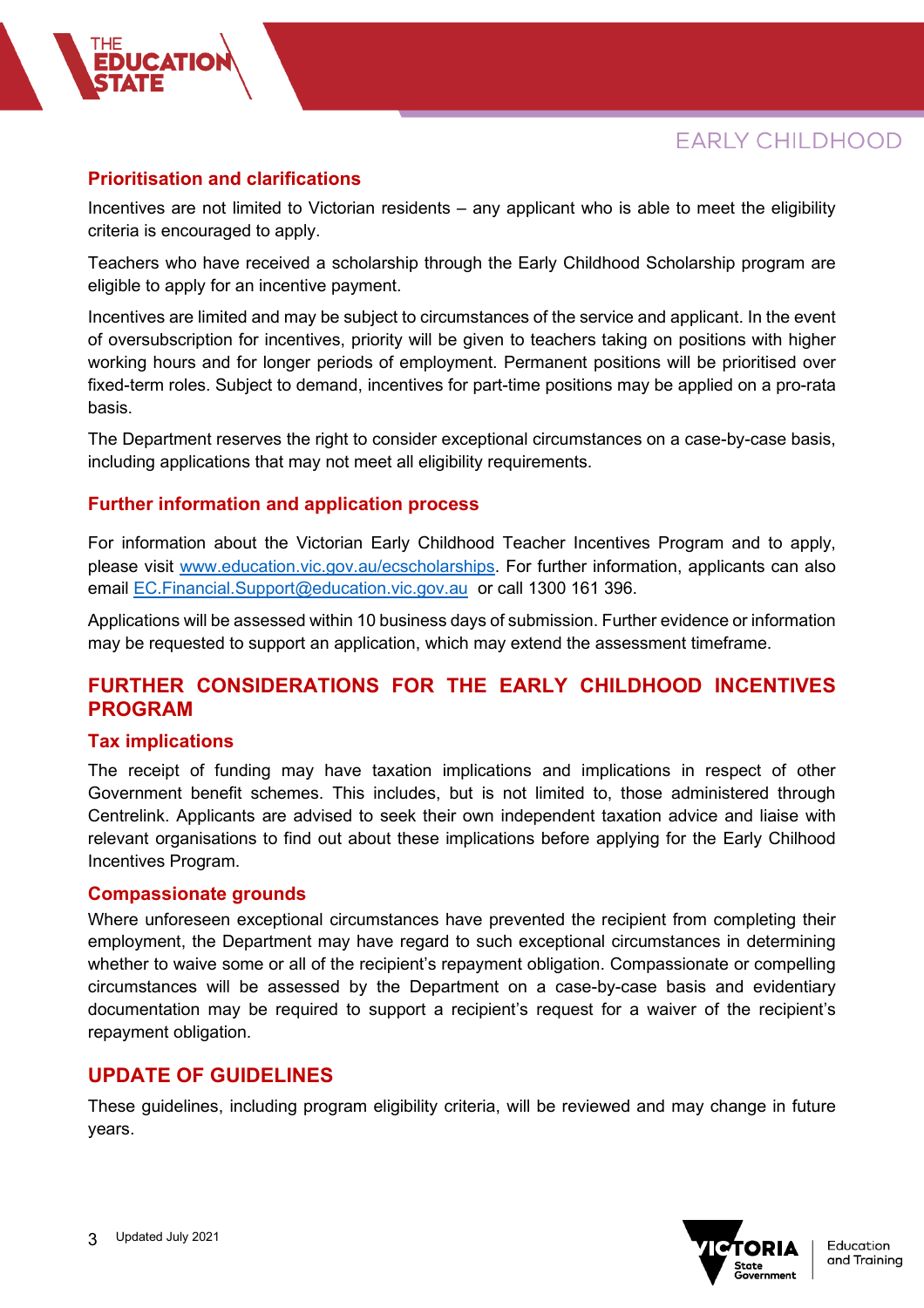### **APPENDIX 1: INCENTIVE MILESTONE PAYMENTS**

The tables below detail funding amounts paid after evidence of employment milestones have been received and verified by the program administrator. As part of the agreement entered into with the Department, incentive recipients are required to provide evidence of employment, such as payslips or a statement from the employer, on a regular basis between milestones.

#### **Victorian Early Childhood Teacher Incentives**

THE<br>**Educatio**i<br><mark>State</mark>

| <b>Category</b>                                                                                                                                                                 | <b>Description</b>                                                                                                                      | <b>Total</b><br>value | <b>Employment</b><br>milestone<br>(contract<br>signing) | Six-<br>month<br>milestone | <b>Retention</b><br>milestone<br>(end of<br>first,<br>second,<br>third years) |
|---------------------------------------------------------------------------------------------------------------------------------------------------------------------------------|-----------------------------------------------------------------------------------------------------------------------------------------|-----------------------|---------------------------------------------------------|----------------------------|-------------------------------------------------------------------------------|
| <b>Individual Incentives</b>                                                                                                                                                    |                                                                                                                                         |                       |                                                         |                            |                                                                               |
| Working<br>outside of the<br>Victorian early<br>childhood<br>education<br>sector<br>or<br><b>Moving to</b><br><b>Victoria from</b><br>another state<br>or New<br><b>Zealand</b> | \$4,000 on<br>contract signing<br>and \$2,000 after<br>six months,<br>retention<br>milestones of<br>\$1,000 per year<br>for three years | \$9,000               | \$4,000                                                 | \$2,000                    | \$1,000                                                                       |
| <b>Location Incentives</b>                                                                                                                                                      |                                                                                                                                         |                       |                                                         |                            |                                                                               |
| Tier 1                                                                                                                                                                          | \$4,000 on<br>contract signing<br>and \$2,000 after<br>six months,<br>retention<br>milestones of<br>\$1,000 per year<br>for three years | \$9,000               | \$4,000                                                 | \$2,000                    | \$1,000                                                                       |
| <b>Tier 2</b>                                                                                                                                                                   | \$6,000 on<br>contract signing,<br>\$3,000 after six<br>months, retention<br>milestones of<br>\$4,000 per year<br>for three years       | \$21,000              | \$6,000                                                 | \$3,000                    | \$4,000                                                                       |
| Tier <sub>3</sub>                                                                                                                                                               | \$10,000 on<br>contract signing,                                                                                                        | \$50,000              | \$10,000                                                | \$10,000                   | \$10,000                                                                      |

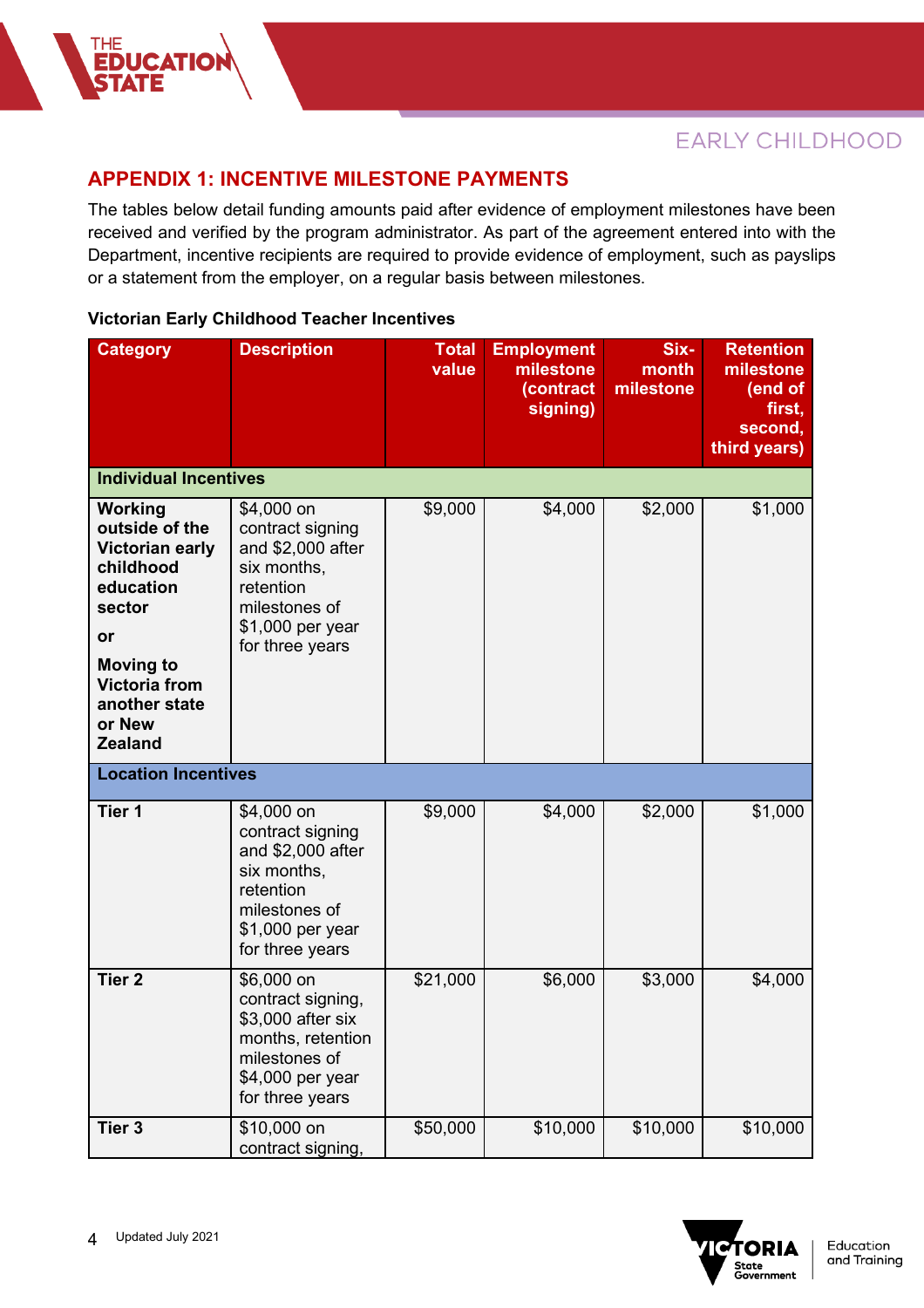|                                        | \$10,000 after 6<br>months, and<br>retention<br>milestones of<br>\$10,000 per year<br>for three years                         |         |         |     |     |
|----------------------------------------|-------------------------------------------------------------------------------------------------------------------------------|---------|---------|-----|-----|
| <b>Relocation</b><br><b>Supplement</b> | Relocation<br>payment when<br>moving 200-<br>500km from<br>current place of<br>residence, once-<br>off on contract<br>signing | \$2,000 | \$2,000 | N/A | N/A |
|                                        | Relocation<br>payment when<br>moving >500km<br>from current<br>place of<br>residence, once-<br>off on contract<br>signing     | \$4,000 | \$4,000 | N/A | N/A |
|                                        | Relocation<br>payment when<br>moving from New<br>Zealand, once-off<br>on contract<br>signing                                  | \$6,000 | \$6,000 | N/A | N/A |

**\****In exceptional circumstances, the Department may decide a service may be eligible on a case-by-case basis to have their incentive increased in order to meet extenuating recruitment challenges (for example, multiple unsuccessful extended recruitment processes).* 



Education and Training

THE<br>**EDUCATION<br>STATE**